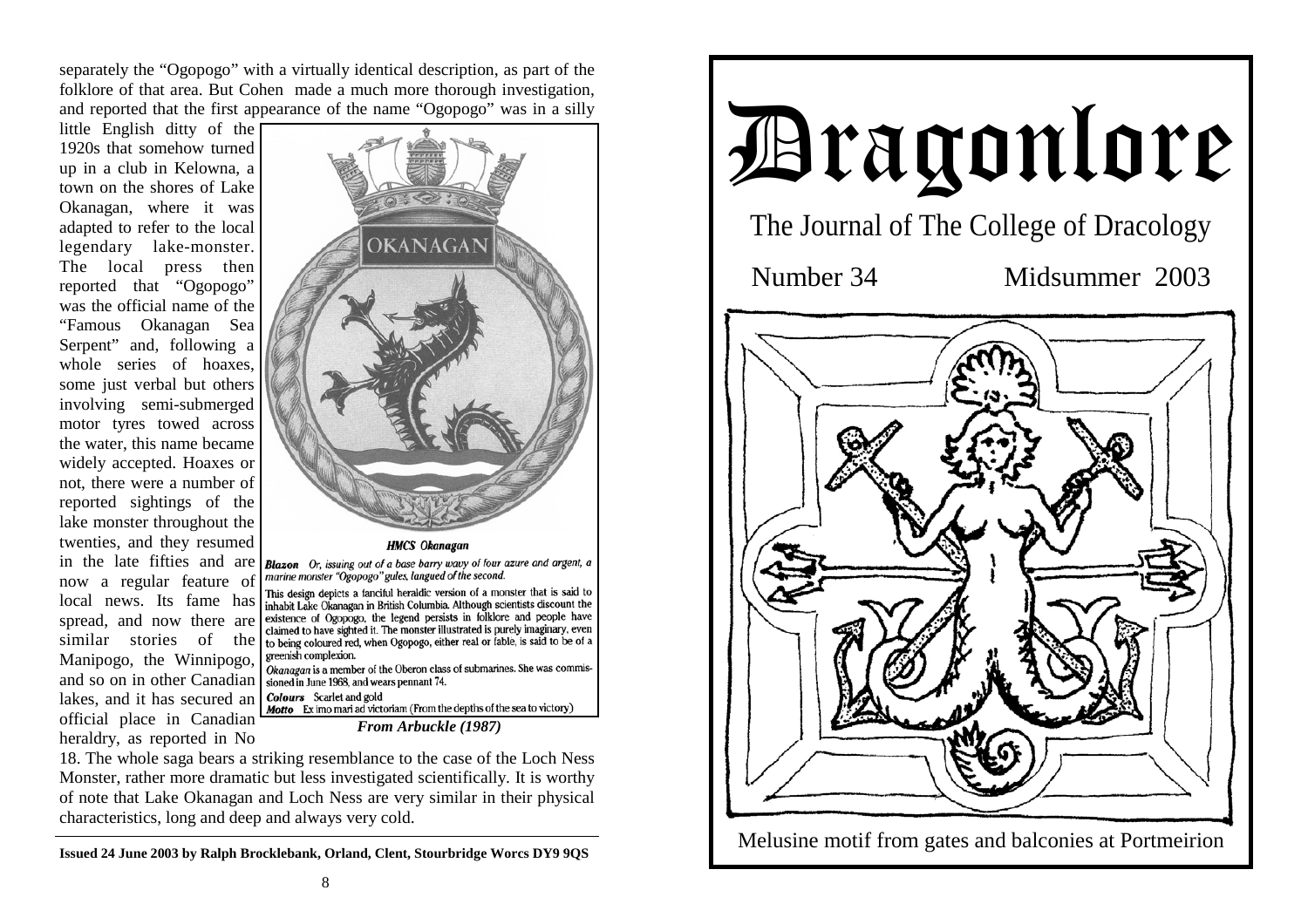# **The College of Dracology for the Study of Fabulous Beasts**

In Issue No 26, dated Midsummer last year but not actually issued until December, a Competition was set, to recover the words spoken by a rather smug Sphinx, accompanied by a few other classical fabulous beasts, as they watched Noah's Ark drifting away on the rising waters. Nobody has come up with the original punch-line, but from memory it went something like this:-

*"You'll never catch me going out in one of those things!"*

This is a reference to a well-known war-time cartoon showing a submariner and an air pilot looking at each other's craft. One entry, still on the smug line, ran as follows:-

*"Doomed, I say, they're all doomed! We'll be far safer staying here where we are!"*  Not so smug, but rather on the regretful side, the following was sent in by Eve Kaye:- *"I told you we should have come in pairs!"* 

In a similar vein, but more elaborately, was this anonymous entry:-

*"The man said, 'Seven if you're clean, two if you're not, but we've no room for singular oddities like you.' I mean, the cheek of it! What are we to do now?"* This shows good biblical knowledge, but would hardly have got past the *Punch* Table. Finally, a real weepy, also from Eve:-

*"Now nobody will believe that once we were real…"*

This premonition of their ultimate fate is in marked contrast to the earlier lines.

 In an enterprising attempt to discover the original text of Michael ffolkes' cartoon, Guy got in touch with the Punch Library and Cartoon Archive, and although they were unable in the time available to uncover the one we were looking for, they did manage to unearth another of ffolkes' cartoons on a Noah's Ark theme (from *Punch,* 18 Nov 1959), which had Noah sailing away on his own ark and looking across to another rather ramshackle one stuffed with fabulous beasts, and saying a bit smugly, "*I don't think they're very seaworthy!"*

 In fact, for a long time Noah's flood was taken quite seriously as the reason why many strange fabled creatures were no longer to be found in any numbers if at all, not only centaurs, griffins and the like, but even the more recently discovered dinosaurs, woolly mammoths and sabre-toothed tigers. There are those who believe that the Flood stories are a result of the extensive flooding which is now thought to have followed the end of the Ice Age, and did indeed see the extinction of many animal species. Whether our favourite fabulous beasts were among those eliminated by the Flood, is still a subject hotly debated.

> ————– *Midsummer Day on 24 June is the Feast of St John the Baptist.*

are all the clues we get, so it is hardly surprising that artists have created a considerable variety of different beasts. One of the earliest, in 1811, was a boar, seen again in Walter Crane's 1875 version. A sabre-toothed panther also appears in 1875 and an ogre in 1909, followed by Edmund Dulac's manticore in 1910 and a kind of bear-cat in 1913. Arthur Rackham's beast of 1915 is a sort of goblin, while Heath Robinson's version of 1921 is really a minotaur (*see above*), a model favoured by a more recent popular version, whilst the boar appears again in 1923. Staged versions of the story have also provided a wide range of monstrous heads for the actors playing the Beast. But the one thing they all have in common is that he was not really a Beast at all, just a magical prince in disguise.

 Discounting giants and ogres, the only other candidate for Fabulous Beast is *The Little Mermaid,* if Hans Andersen is now considered old enough to count as Traditional; indeed, four of his stories are included in this book as Classics. The Mermaid, like the Beast, yearns to become human, and suffers terribly in her quest, but she lacks an immortal soul, so there is no happy ending.

 Perhaps the reason why there are so few fabulous beasts in fairy tales lies in the strict definition of the *genre.* Whether collected by the Grimm Brothers, recounted by Charles Perrault, Madame de Beaumont and others, or written anew by Hans Andersen, they were presented as moralising tales to guide the young away from wickedness and into the paths of righteousness. In such a context, creatures that might be subjected to ridicule would be unseemly.

# **An Alphabet of Queries (18)**

How did the Natiaka become the Ogopogo? *(See our A to Z in No 15)* According to Daniel Cohen (*see No 11*), there had long been a tradition of a water-snake or demon that lived in Lake Okanagan in British Columbia, as indeed there have been for lakes all over the world. One of the many Indian names for this monster was "Natiaka" or "N'ha-a-atik" meaning "Lake Monster" or "Lake Demon." It was described as between thirty and seventy feet long but only one or two feet in diameter, with a head like a horse with horns, mainly green in colour but with a forked red tongue. It could swim very fast and would occasionally catch unwary fishermen and drag them underwater through submerged tunnels to some other lake where it could consume its prey at leisure. Carol Rose (*see No 26*) has a similar story, though she uses the name "Naitaka" and ascribes it to the Shushwap Native American people in the vicinity of the Okanagan Lake. She also lists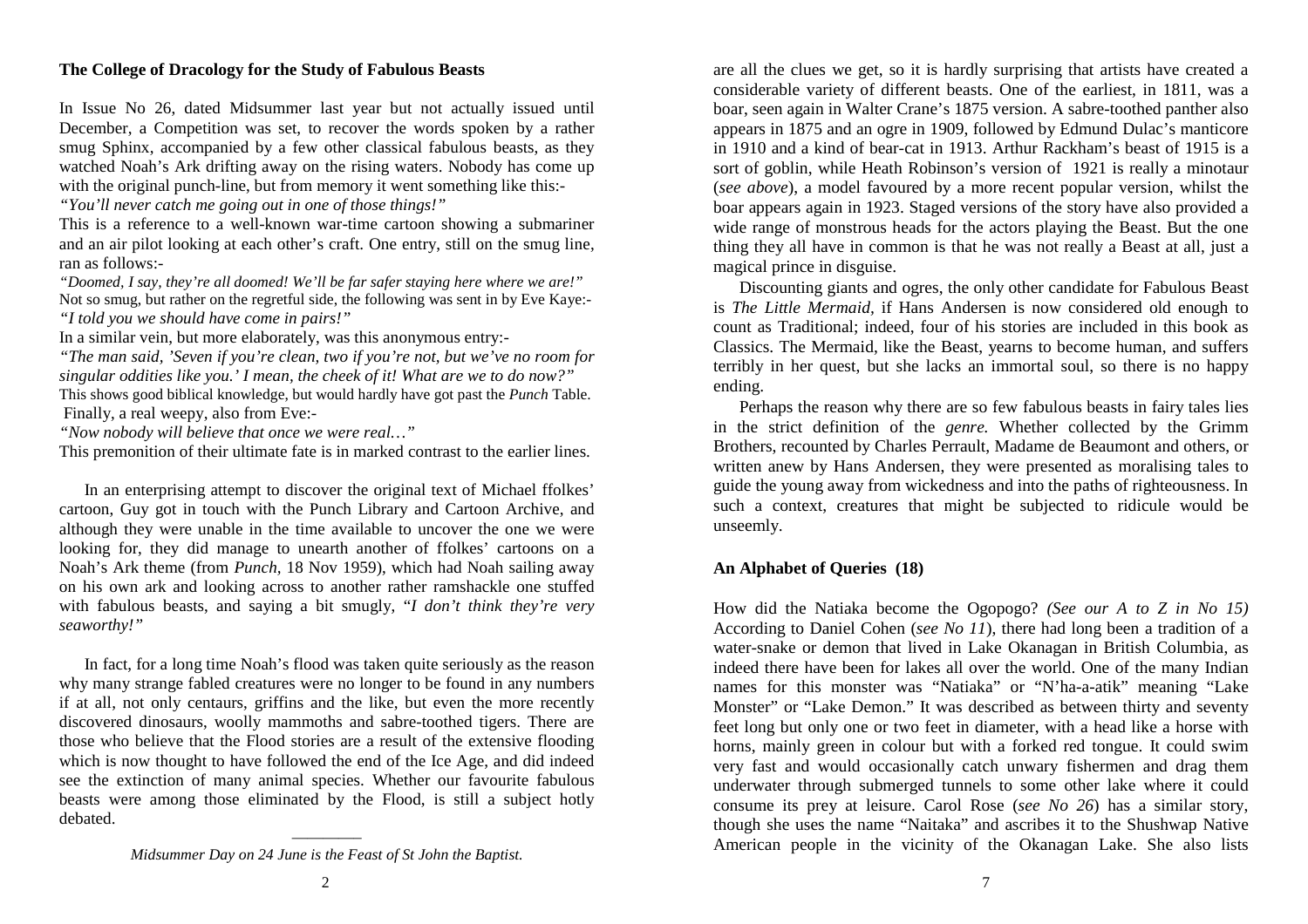changed, but there seems no doubt that it originated with the mythological otter or sea-hound of ancient Irish legend known as the Onchu.

 One of the more intriguing points raised by Williams in this paper is the possibility that in the seventeenth century the Onchu was perceived as the National Animal of Ireland, as the Unicorn was for Scotland and the Dragon for Wales (all fabulous beasts!). It was so often depicted on the banners used by warriors that the word *onchu* was used for the banner itself, but unfortunately there do not seem to be any pictures of what it looked like. It may have been a picture painted on a flag, or it might have been a wind-sock type of banner as seen in Harold's so-called Dragon-standard as shown in the Bayeux Tapestry. By the seventeenth century it was no longer regarded as the same creature as the stylized Enfield of the Kellys, but perhaps it was the model on which the Alphyn was based (and the earliest known drawings of this latter beast show it as a badge on a banner or standard). The vast waterhound as a National Emblem perhaps found an echo in the great Irish Wolfhound which I remember from my childhood visits to Ireland as holding that position in many a mind.

 On the evidence of this paper, we must regard Nicholas Williams as a Master of Dracology, and we could wish that other enigmatic creatures had been so well researched.

### **Fabulous Beasts in Traditional Fairy Tales**

A sumptuous new compilation of fairy tales by a Professor of Germanic Languages and Literatures at Harvard University gives a history of the fairy tale *genre* with biographies of their collectors, authors and better-known illustrators (Doré, Dulac, Cruikshank, Crane and Rackham) with many



examples of their work, together with new translations of all the best-known stories. It is **The Annotated CLASSIC FAIRY TALES**, Edited with an Introduction by Maria Tatar (Norton, New York/London 2003). The rather schoolmarmish annotations were probably considered necessary for an American readership unfamiliar with European social conventions. Whilst there are wolves, bears and cats aplenty, not to mention giants and ogres, there are very few fabulous beasts. The enchanted prince under the spell of a wicked fairy who features in *Beauty and the Beast* might perhaps be counted as one, but there is little guidance in the text of the story as to his beastly appearance. "He looked dreadful," "this horrible monster" and "very ugly"

#### **Fabulous Beasts at Portmeirion**

A visit to the magical innovative village of Portmeirion in North Wales proved that its creator, the visionary romantic architect Clough Williams-Ellis, had a soft spot for fabulous beasts. From a distance the weathervane on the top of the tallest tower is seen to be a golden wyvern, and others appear perched on walls as one draws nearer (*right*).

Unicorns, Dolphins and Mermaids abound (each of these is the name of a building) and there is a Golden Dragon Bookshop and even a couple of Griffins on decorative coats of arms. Everywhere, on gates, railings and balconies, are examples of a Melusine, or Mermaid with two tails, in cut-out metal relief, entwined with two anchors, tridents and seashells (*see cover*). These were rescued by Williams-Ellis from a Seamen's Home being demolished in Liverpool in 1954. I wonder whether this Home was the one founded by one of my ancestors, in an effort to break the terrible cycle of deprivation and dependency that afflicted seamen in her time. How pleased she would have been that social advances made such a home no longer needed, and how delighted that the decorative grilles that adorned it should now give pleasure to so many visitors to this architectural gem.



Clough Williams-Ellis had a motto:- "*Cherish the Past, Adorn the Present, Construct for the Future.*" Portmeirion is proof of his success in attaining this goal, and of his achievement in embodying what he fought for - "beauty, that strange necessity." In his work, it is most agreeable that Fabulous Beasts had so prominent a place.